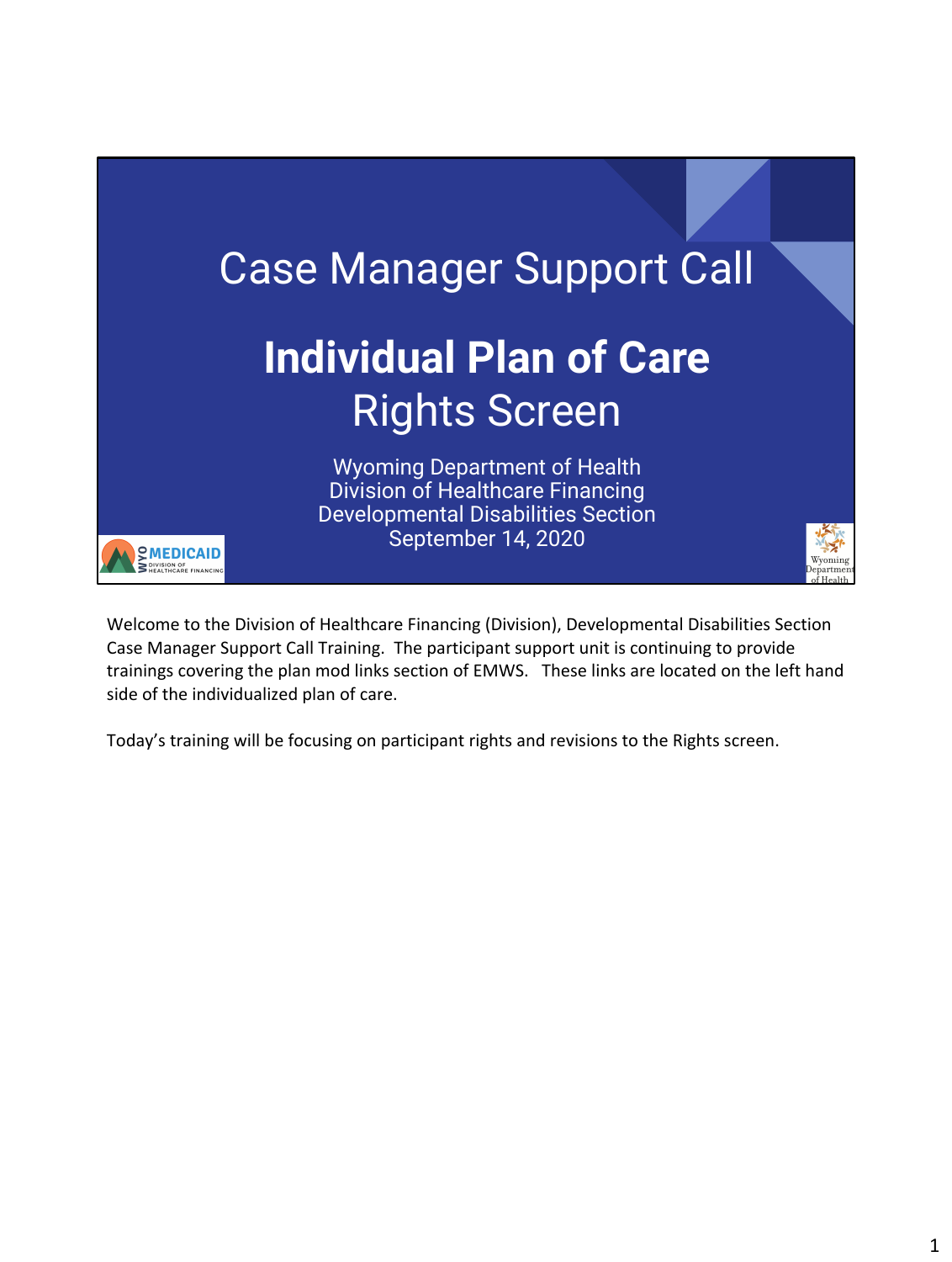

To provide guidance and familiarize case managers with the rights and freedoms of DD waiver participants, to establish the importance of honoring those rights, and explain the process and potential risks associated with restricting a participant's rights.

The purpose of this training is to provide guidance and familiarize case managers with the rights and freedoms of DD waiver participants, to establish the importance of honoring those rights, to explain the process and potential risks associated with restricting a participant's rights, and to identify requirements related to Chapter 45, Section 4 of the Department of Health's Medicaid Rules.

Wyoming Medicaid Rules can be found on the Public Notices, Regulatory Documents, and Reports page of the Division website, under the Rules tab.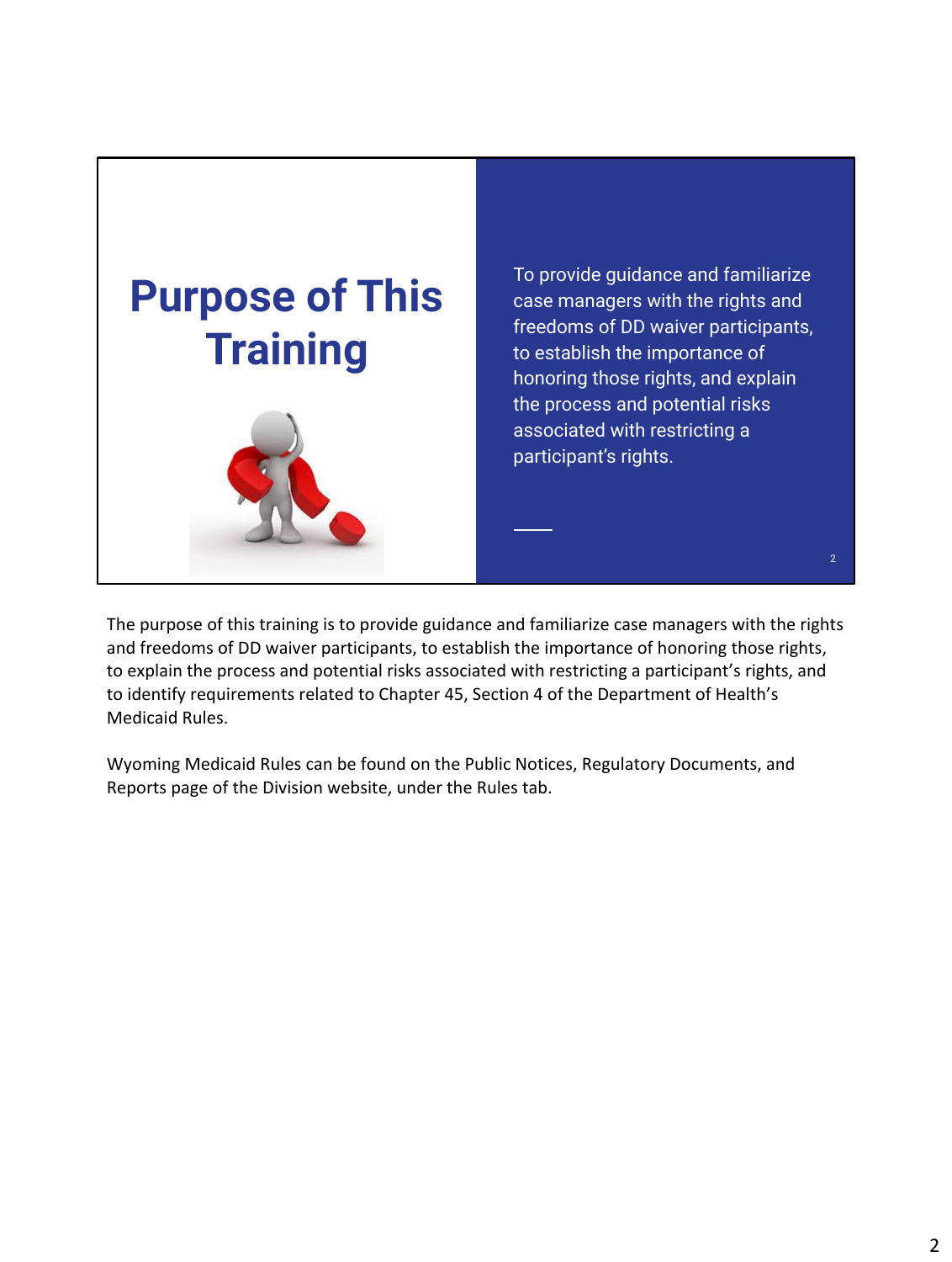# **Training Agenda**

- Participant rights
- Restricting participant rights
- Rights Restriction Review Tool
- Revisions to Rights Screen in EMWS
- Case manager and provider requirements and responsibilities

At the end of this training, the following topics will have been introduced and explained.

- The rights of participants receiving services;
- The steps and considerations involved in restricting a participant's rights;
- How to use the Rights Restriction Review Tool to determine if a rights restriction meets established rules;
- Revisions to the rights screen in EMWS; and,
- Case manager and provider requirements and responsibilities associated with implementing rights restrictions.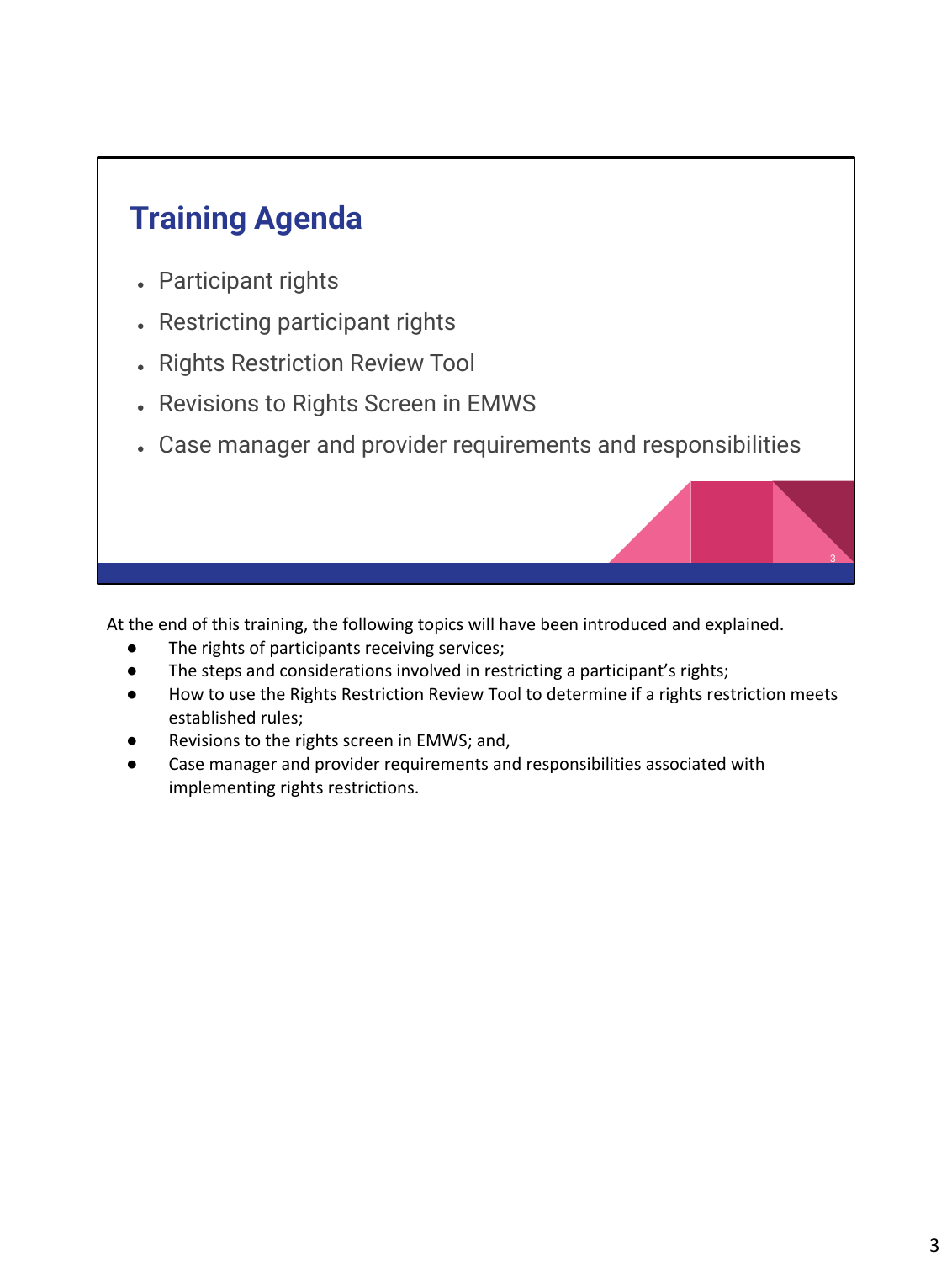

Home and community-based waiver services are based on the tenet that people have the freedom to make choices that impact their lives. Whether the choices are related to big decisions such as who provides their services, where they live, or what they want for their future, or small decisions such as with whom they spend time, what and when they eat, and how they spend their day, having choice is paramount to human dignity. Facilitating individual choice is a crucial part of being a DD Waiver case manager.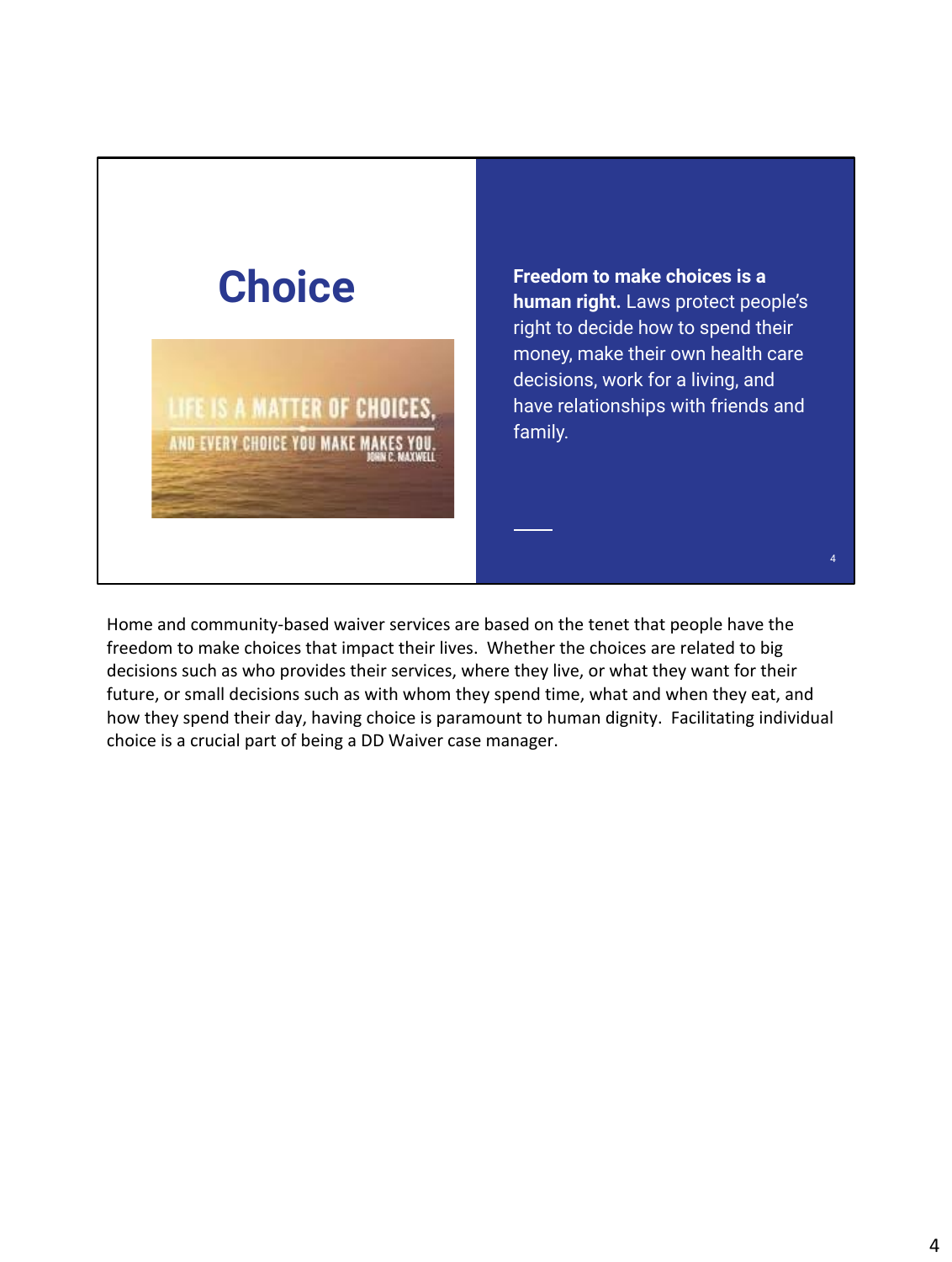

Each participant receiving services has the same legal rights and responsibilities guaranteed to all other U.S. Citizens under the United States and Wyoming constitutions and federal and state laws.

*Chapter 45, Section 4(a)*

5

Human rights are rights inherent to all human beings, regardless of race, sex, nationality, ethnicity, language, religion, or any other status. Human rights include the right to life and liberty, freedom from slavery and torture, freedom of opinion and expression, the right to work and education, and many more. Everyone is entitled to these rights, without discrimination.

As established in Chapter 45, Section 4(a), each participant receiving services has the same legal rights and responsibilities guaranteed to all other U.S. Citizens under the United States and Wyoming constitutions and federal and state laws.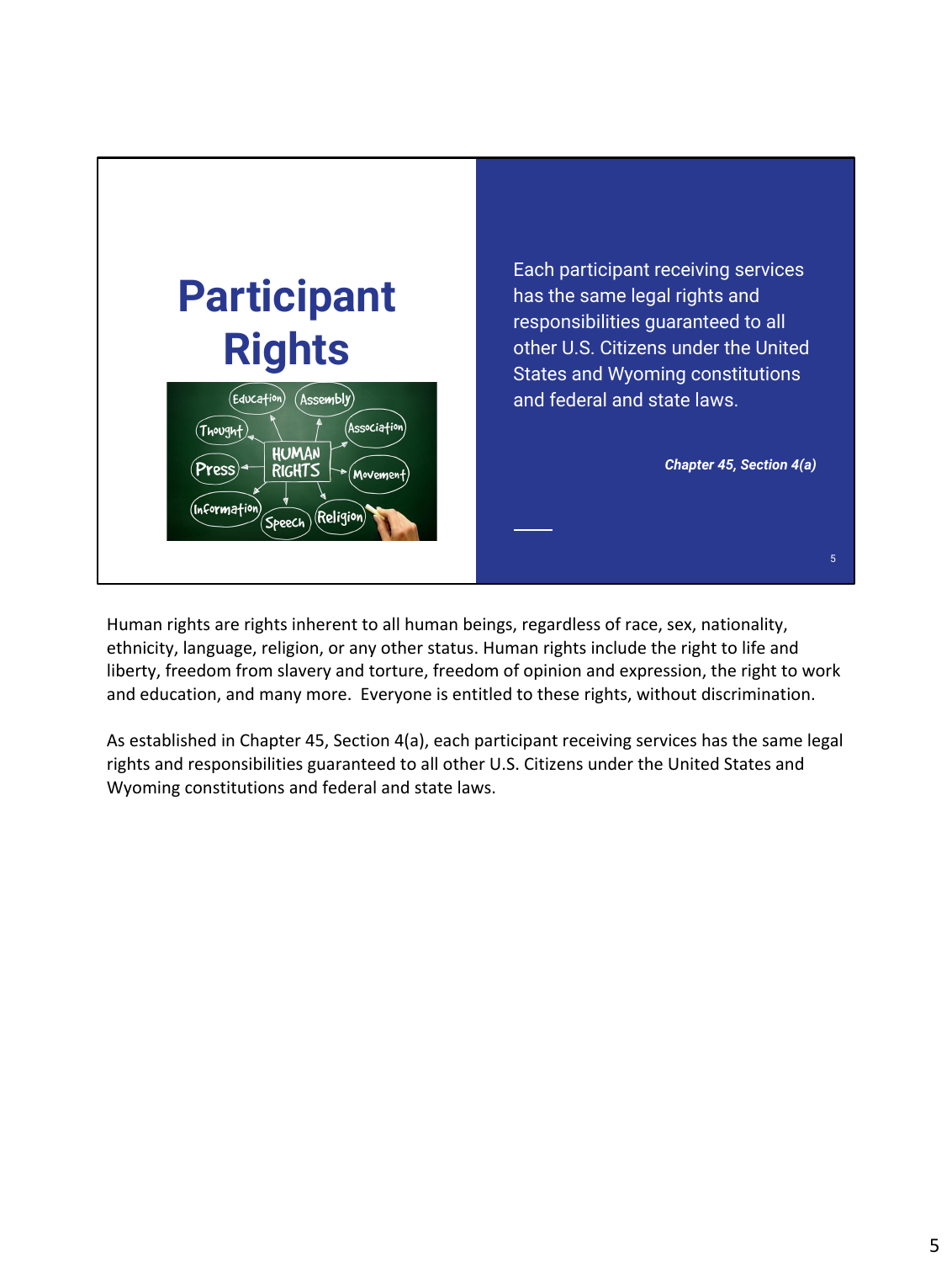## **Rights Guaranteed to Waiver Participants**

- The right to privacy;
- The right to freedom from restraint;
- The right to privacy in their sleeping or living quarters;
- The right to sleeping and living quarters that have entrance doors that can be locked by the participant, with only the participant and appropriate staffing having keys to doors;
- The right to choose with whom and where they live;
- Freedom to furnish and decorate their sleeping or living quarters within the lease or other agreement;
- Freedom and support to control their own schedules and activities;
- Freedom and support to have access to food at any time;
- Freedom to have visitors of their choosing at any time, and associate with people of their choosing;
- Freedom to communicate with people of their choosing;
- Freedom to keep and use their personal possessions and property;
- Control over how they spend their personal resources;
- The right to access the community; and
- The right to make and receive telephone calls.

*Chapter 45, Section 4(c)(i) - (xiv)*

6

In addition to basic human rights, participants of Comprehensive and Supports Waiver (DD Waiver) services have specific rights established in Section  $4(c)$ . These rights shall not be denied or limited, except to address a health or safety need. Rights include: *READ LIST*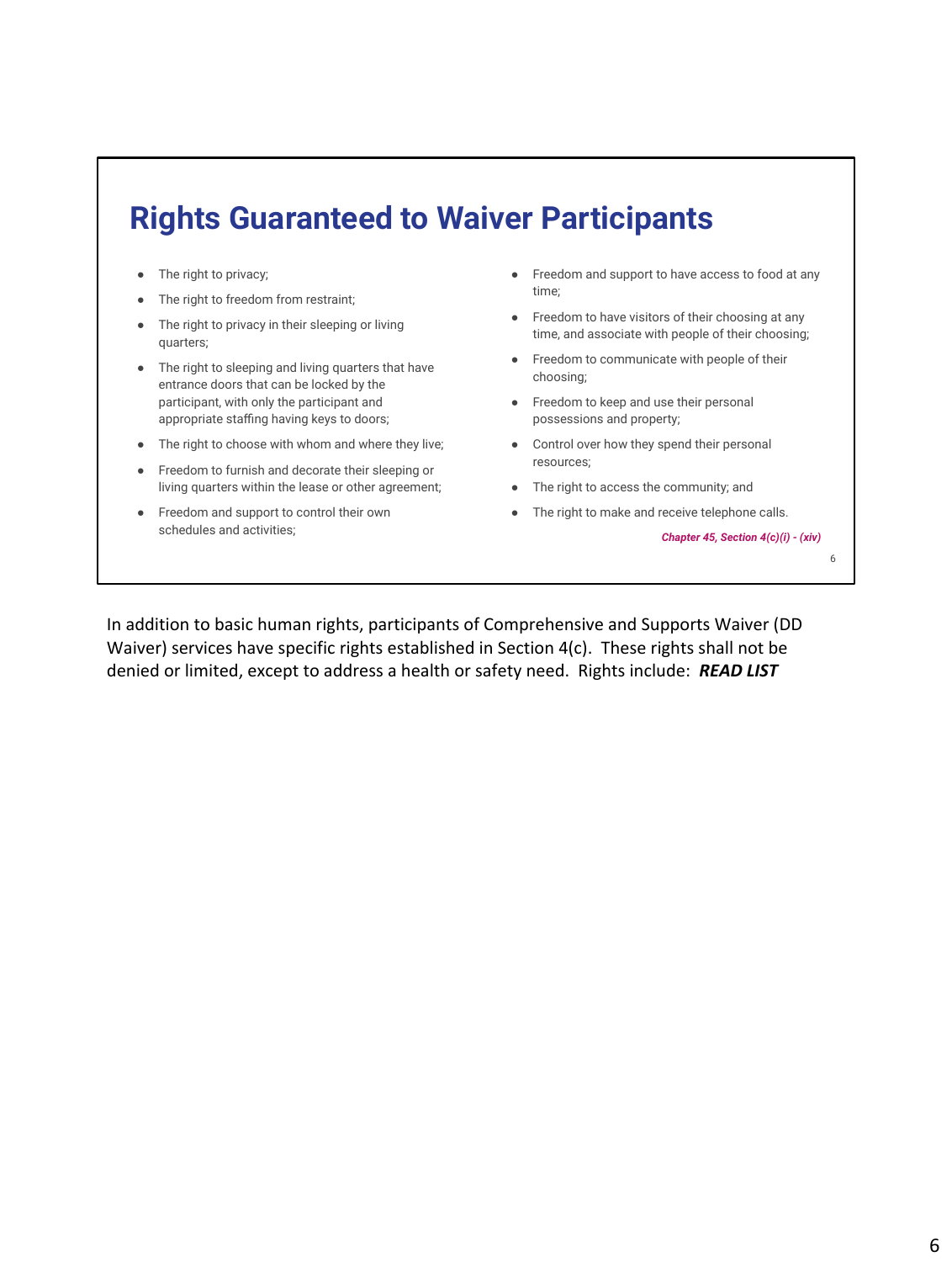### **Participant's Right to Refuse Services**

- Participants of DD Waiver services have the right to refuse these services.
- Participants shall not be disciplined and cannot be charged a monetary fee for refusing service.
- Case managers must verify billing to ensure refusals are not billed as a provided service.

Home and community-based waiver services are voluntary. Participants have the right to refuse these services, even for an hour or a day. As an example, a participant can choose to stay home rather than attending day time services in another setting. Let's face it...sometimes we all need a day to break routine and relax.

While participants have the right to refuse services, it is still important for the plan of care team to encourage participation. A participant choosing to stay home and just relax for a day is understandable; however, unless health related, if this happens consistently then there is an indication that the services the participant is receiving may not be meeting their needs. Providers and case managers should talk to the participant and work to understand why the participant is not engaged in their services. If necessary, conduct a team meeting so the team can work with the participant to identify what isn't working, and get input as to what needs to change so the participant is ready and willing to participate.

In the event that a participant chooses to refuse services, the provider cannot charge the participant a monetary fee or impose any sort of disciplinary action.

Case managers are required to monitor when a participant refuses services in order to verify billing during the case manager's monthly review of provider billing. If a person is continually refusing services, case managers should discuss this decision with the participant to ensure the current supports and services meet the participants desires and needs.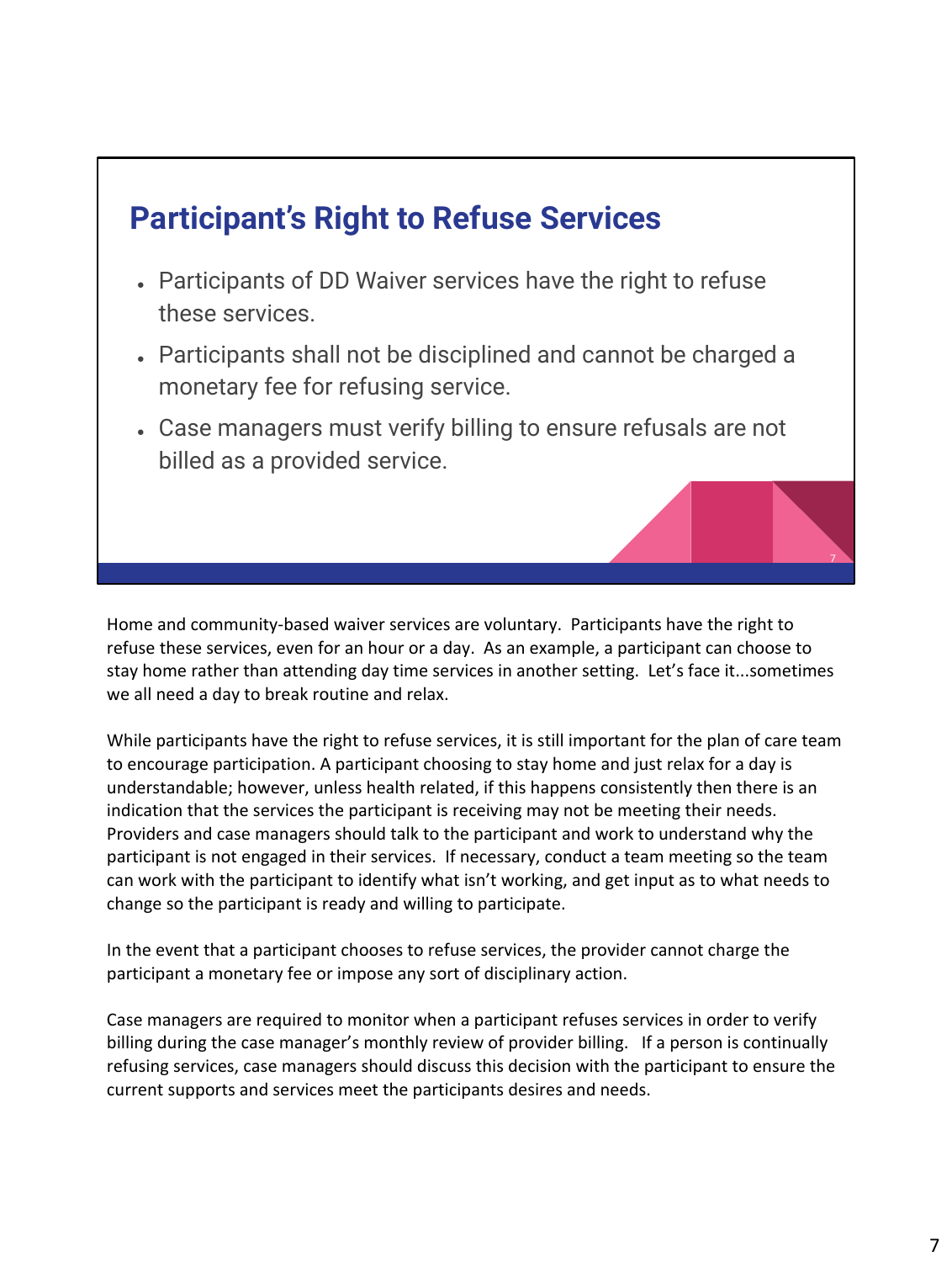## **Rights That Cannot be Restricted**

- Right to dignity and respect;
- Right to be free from coercion;
- Right to receive services in settings that are physically accessible to the participant; and
- Right to make calls to Protection and Advocacy, or state or federal oversight or protection agencies such as the Division or Department of Family Services.

*Chapter 45, Section 4(b), Section 4(c)(xiv)*

The requirements for imposing restrictions on a participant's rights will be discussed later in this training. While some participant rights can be restricted in limited situations, there are some rights that cannot be restricted, under any circumstances, during the course of providing DD Waiver services. These rights include: *READ LIST*

Treating participant's with dignity and respect is critical to providing DD Waiver services. This means that you:

- Honor the participant's preferences, interests, and goals;
- Facilitate opportunities for participants to make their own choices;
- Encourage participants to express their wishes, desires, and needs; and
- Design the services provided to meet the participant's individual needs. Remember, what works for one person may not work for another.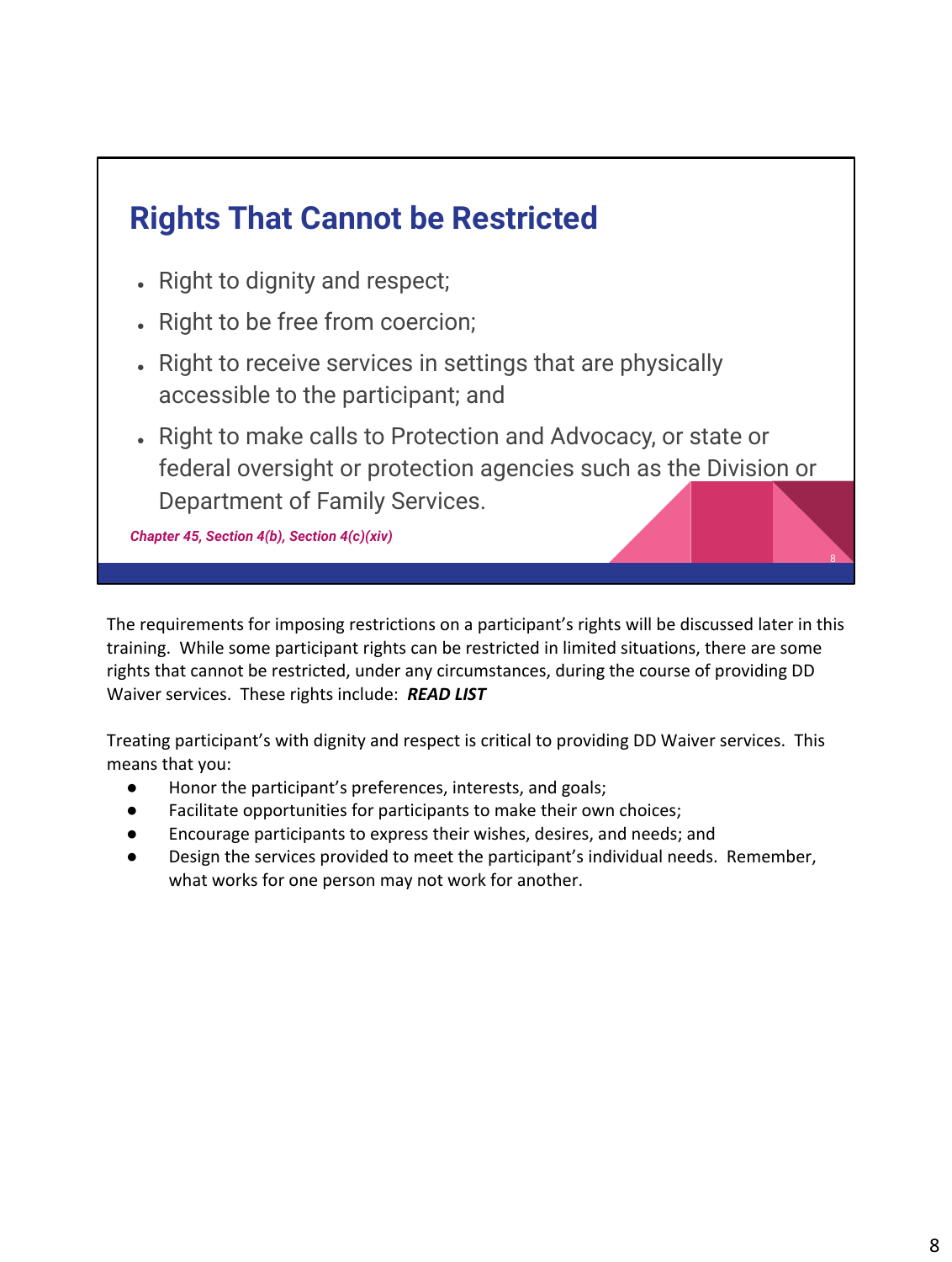#### **Provider Coercion and Retaliation are Prohibited**

- Providers shall not request or require participants to waive or limit their rights as a condition of receiving services. *Chapter 45, Section 4(f)*
- Providers shall not intimidate, threaten, coerce, discriminate against, or take other retaliatory action against any individual who exercises any right established by, or for participation in any process provided in, these rules or the Wyoming Medical Assistance and Services Act. *Chapter 45, Section 4(g)*

As established in Section 4(f), providers cannot request or require participants to waive or limit their rights as a condition of receiving services. Providers may choose to not serve an applicant, or provide notice that they will no longer serve a participant (the process of which is described in detail in Chapter 45, Section 22), but they may not offer their services only on the condition that the participant waive any of their rights.

Case managers are responsible for informing participants and legally authorized representatives of their rights during the application process, and throughout the year at team meetings and during home visits. Participants should know their rights, and should be exercising those rights while they are receiving services. Providers shall not intimidate, threaten, coerce, discriminate against, or take retaliatory action against an individual who exercises their rights. Retaliatory acts are also prohibited by any provider type if a participant, legally authorized representative, case manager or provider, or other plan of care team member files a complaint or incident, or is involved in an investigation resulting from a complaint or incident report.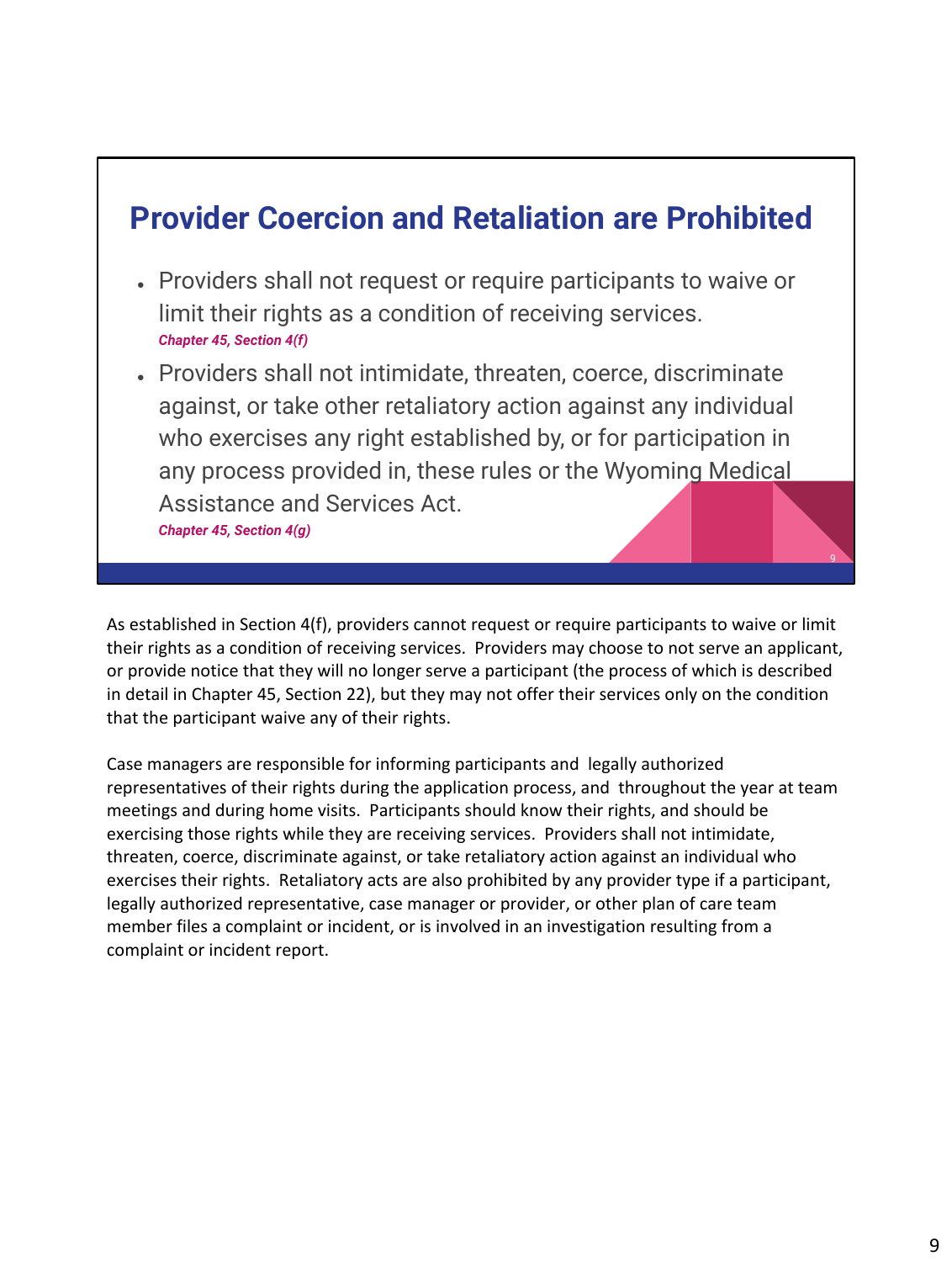## **Differences Between Children and Adults**

- Parents typically exercise control of the rights of children.
- Wyoming law considers all people 18 years and older as adults.
- Rights restrictions must be documented for participants 18 years and older, even if they have a legally authorized representative.

When discussing rights, it is important to note that there are some differences between adults and children. Parents, or another court appointed guardian, typically exercise control of the rights of children. For requirements related to restrictions imposed on children, please reference the IPC Guide, which can be found on the [Providers and Case Managers](https://health.wyo.gov/healthcarefin/dd/providersandcasemanagers/) page of the Division website, under the Case Manager and Provider Reference Materials toggle.

According to Wyoming statute, people 18 years of age and older are considered adults. Even if a participant has a legally authorized representative, any right that is restricted must meet the requirements outlined in Chapter 45, Section 4 and must be documented in the participant's IPC. We will discuss this later in the training, but it is important for providers, case managers, and legally authorized representatives to understand that the rights of a participant who is an adult cannot be restricted just because the legally authorized representative feels it is necessary.

 $10 -$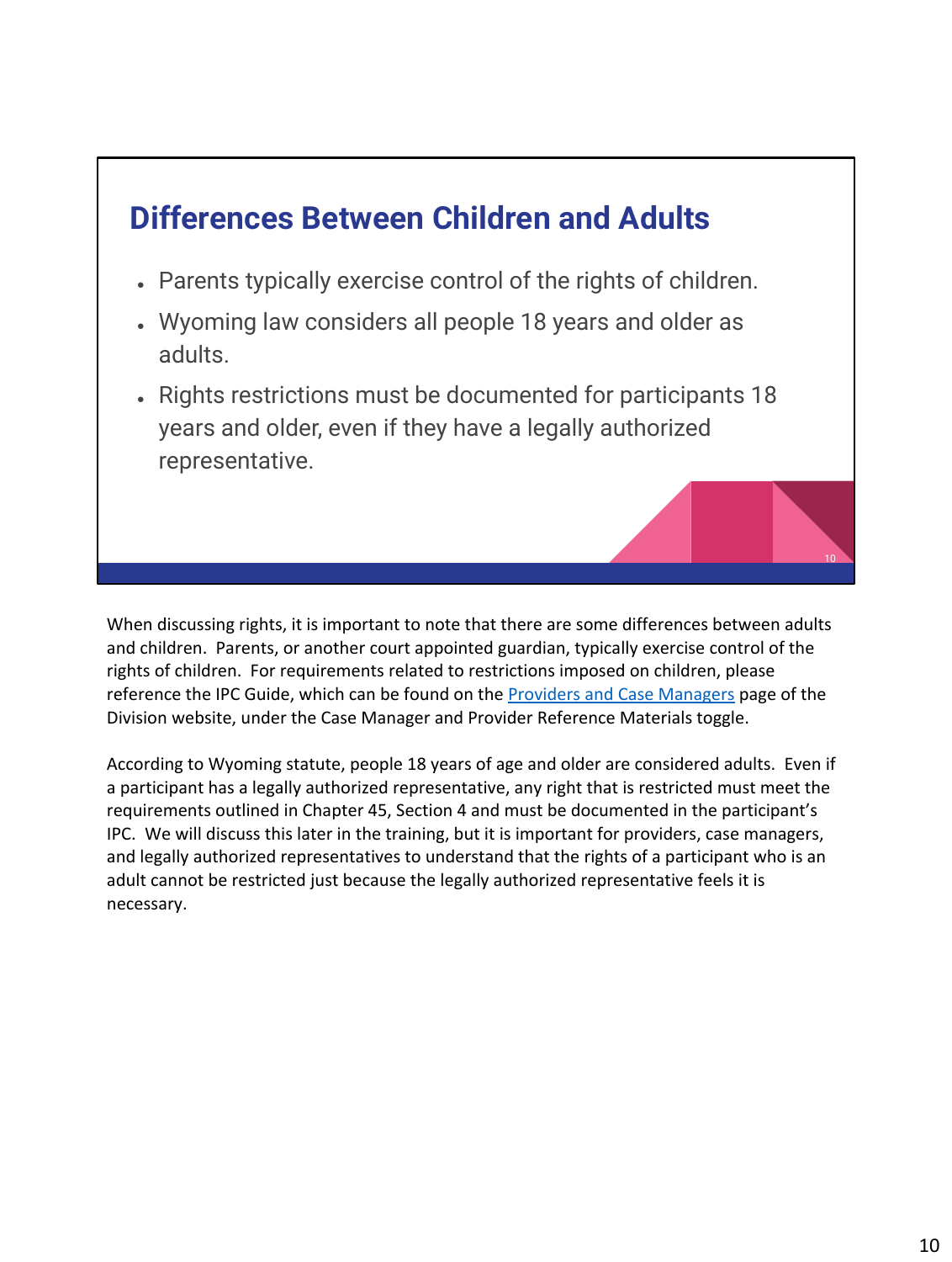# **Dignity of Risk**

Case managers and providers must maximize a person's ability to make choices while minimizing the risk of endangering the person or others.

People need to have "the dignity of rizk" and "the right to fail" . - Patricia E. Deegan

A core value driving the DD Waivers is participant choice. Case managers and providers are tasked with supporting individuals in making choices in their lives. Often, a legally authorized representative, provider, or case manager may believe they know what is best for a participant, or that the participant will make a bad choice if given the freedoms required by the home and community based settings rule. Team members must remember that all individuals, including people who receive waiver services, have the right to make choices, even if those choices may result in poor outcomes. People learn by making mistakes. Case managers and other members of the plan of care team must maximize a person's ability to make choices while minimizing the risk of endangering the person or others. Although we want to promote safety for participants, we want to be sure to value safety while supporting the participant's right to dignity of risk.

Please remember, the legally authorized representative's preference in the absence of a health and safety risk cannot be used as a reason to limit a participant's rights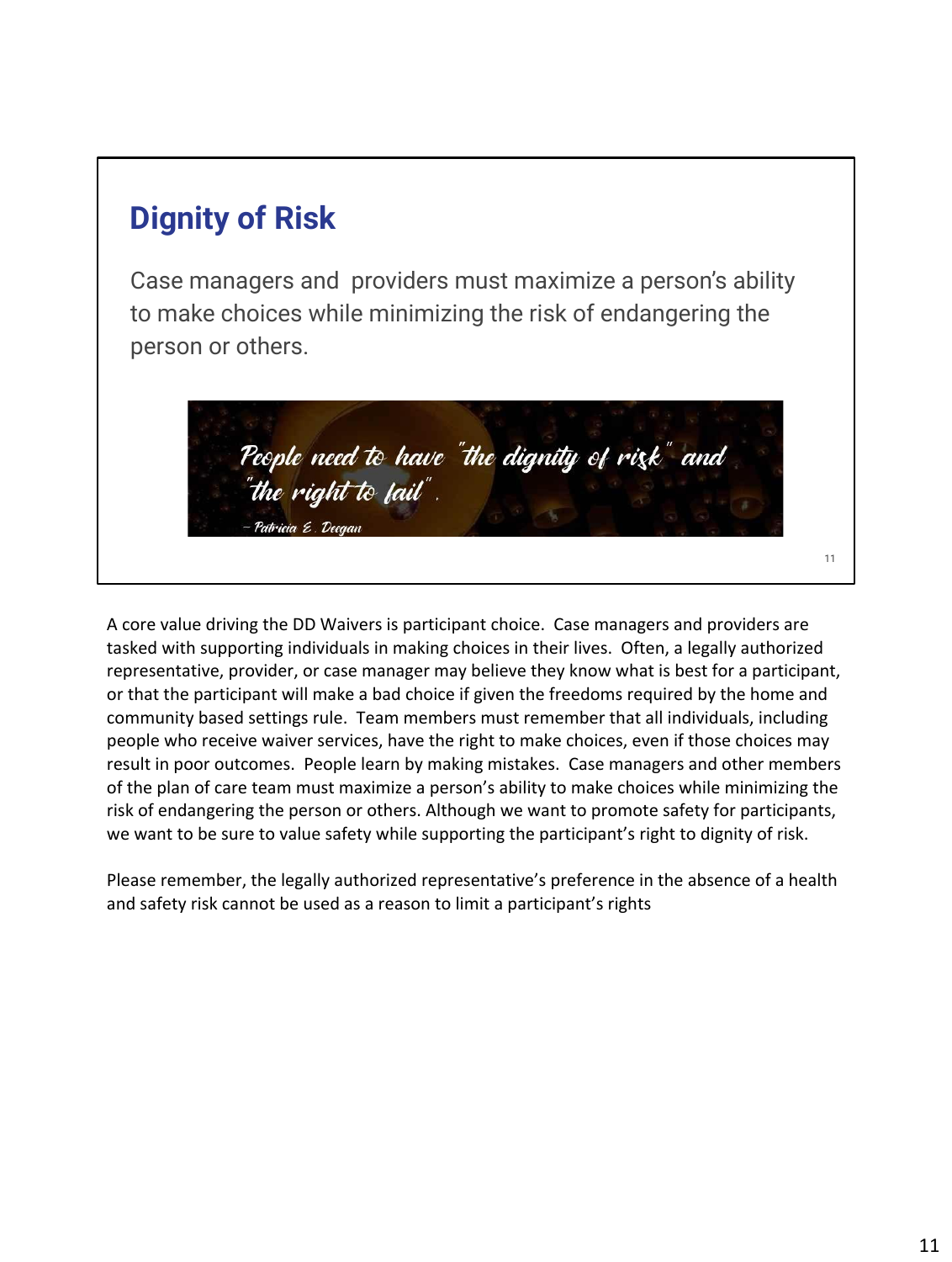

In limited circumstances, a participant's rights may be restricted. If a plan of care team determines that a restriction on a participant's rights is necessary due to health and safety needs, the reason for the restriction must be thoroughly documented in the IPC and meet the federal requirements for home and community-based services. Additionally, the legal document or medical orders that allows a person other than the participant to authorize a restriction must be uploaded to the rights screen in the Electronic Medicaid Waiver System (EMWS). Legal documents may include guardianship papers or the assignment of a representative payee by the Social Security Administration.

The Division has developed a rights restriction tool to help teams determine when a rights restriction is necessary and if it meets the criteria for a restriction. We'll discuss the tool later in this training.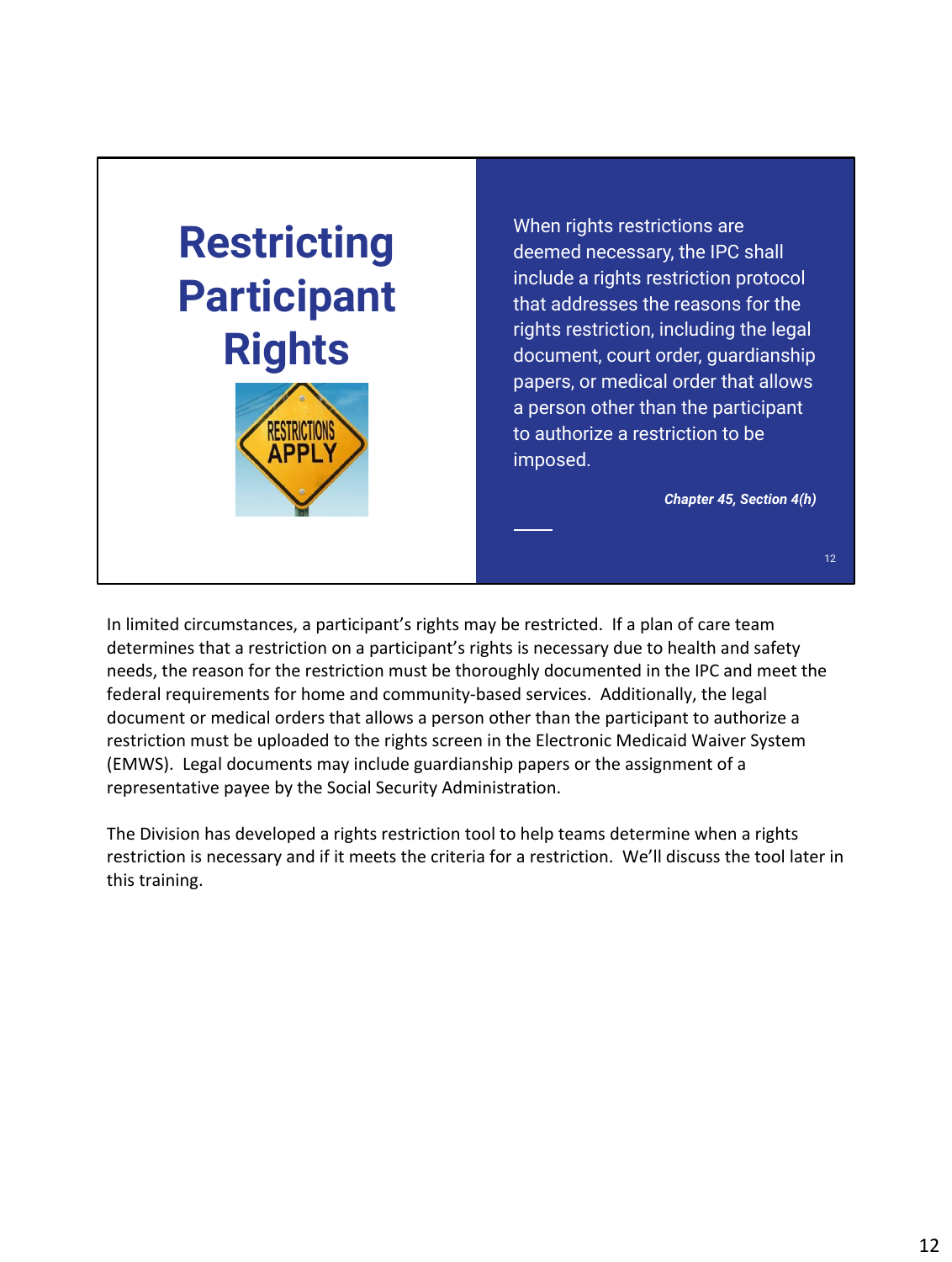## **Things to Consider When Restricting a Participant's Rights**

- Restricting the basic human rights of an individual is a REALLY BIG DEAL!
- Restricting an individual's rights must NEVER be for the convenience of a provider or legally authorized representative.
- Restricting an individual's rights may lead to increased frustration and incidents.

Restricting a participant's basic human rights should never be taken lightly, and should never be the only response to a challenging situation. The team needs to identify ways to address the concern that don't include limiting individual rights. Given that the waiver is intended to help people develop, learn, and keep skills, this might be an opportunity for participants and teams to identify meaningful goals and objectives. There must be a specific reason for imposing a rights restriction, and that reason can never be for the convenience of the provider or the legally authorized representative, or just because the legally authorized representative feels it would be in the best interest of the participant.

Think for a minute about how you would respond if you couldn't make basic decisions such as what you could eat, and when. Are you a coffee drinker? Do you like to settle down with a glass of wine after work? Are you all for a nightly dip into the chocolate ice-cream container? Imagine that you have just been told that you can't indulge in any of those pleasures any longer. Imagine being told that you *have* to make your bed every morning. How would you react?

When a person's rights are restricted, it takes away that person's control over their own life. When people don't have control, people may become frustrated and seek to find some control in other ways. This control may be demonstrated through an increase in outbursts, aggression, or other behavior that will challenge the team.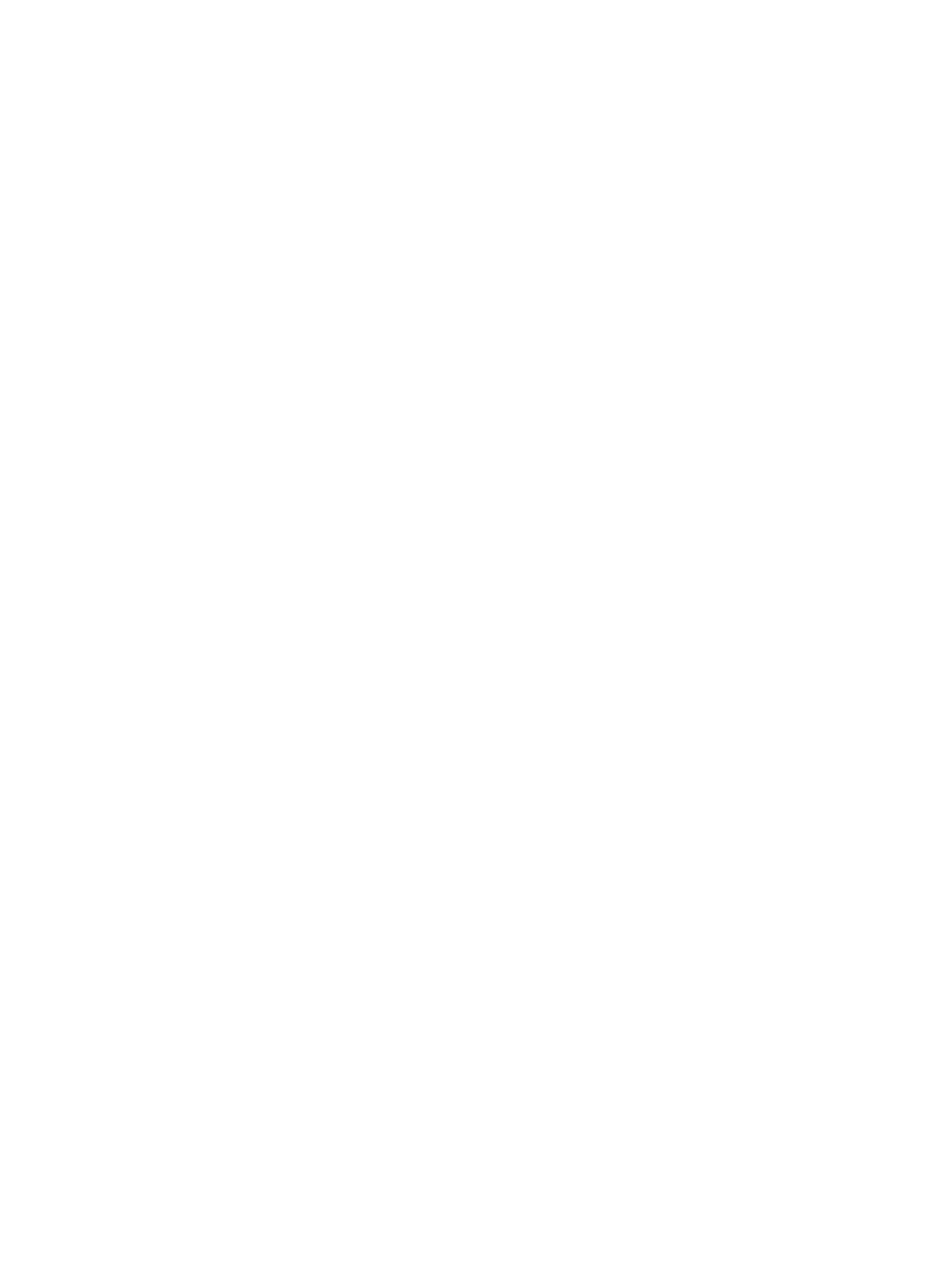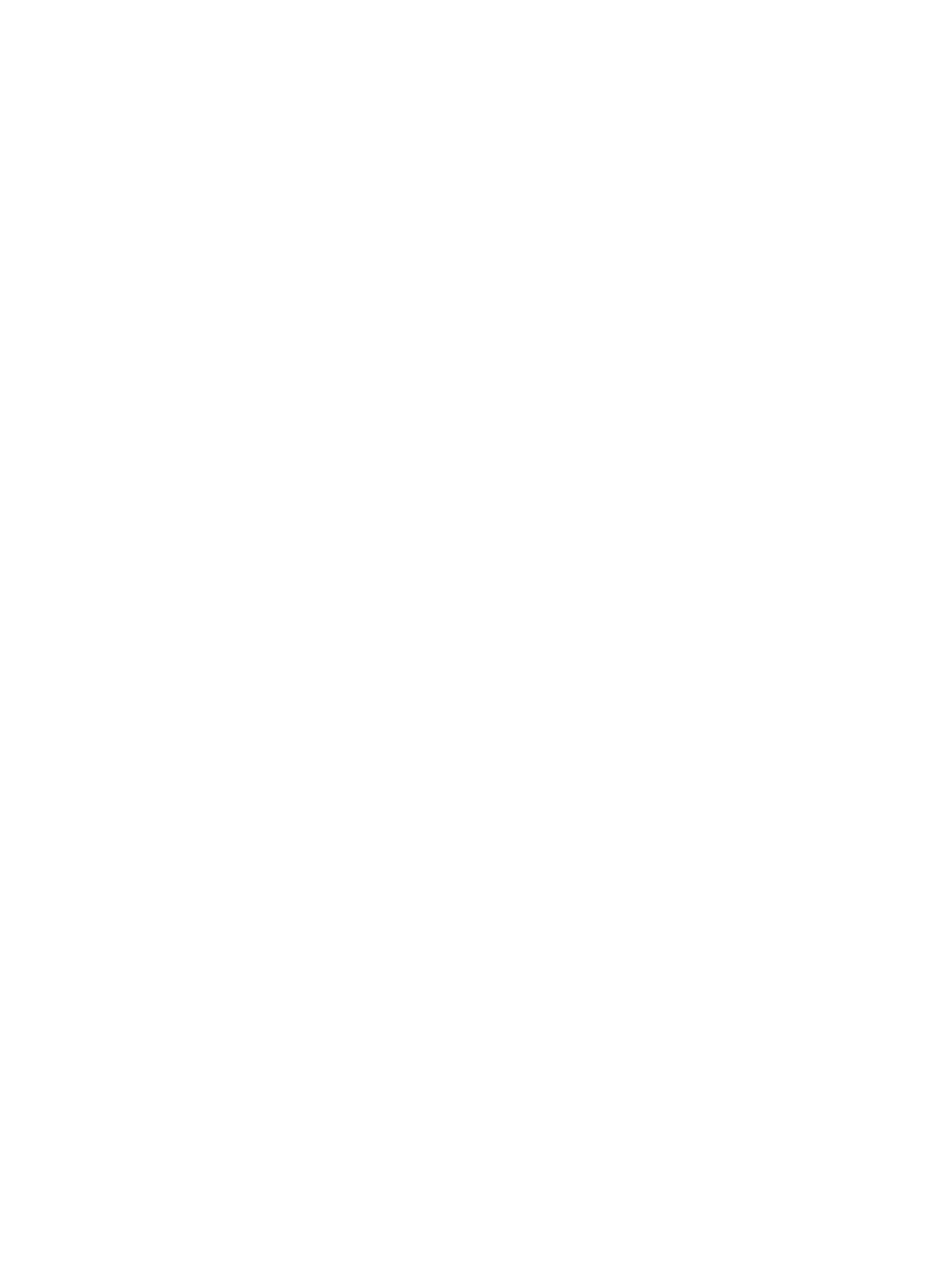#### **Review of Rights Restriction Implementation**

- Provider Support Specialist may review during certification renewal visits or through incident reporting and complaint reviews.
- Ensure the IPC and applicable Department of Health Rules are followed.
- Violations will require case manager and provider follow-up to rectify the area of concern.

24

Case managers must ensure that the rights restriction meets the requirements established in rule. Providers must ensure that they are following the restriction that has been included in the participant's IPC and accepted by the plan of care team. Implementation of the restriction of participant rights may be reviewed as part of a provider's certification renewal, or as a result of a complaint or incident report. Similarly, if a Participant Support or Provider Support Specialist reviews the IPC as part of a quality improvement review or as a result of an incident, and identifies rights restrictions that do not comply with Rule, the case managers will be contacted and required to either come into compliance or remove the restriction. Restrictions cannot be enforced unless they comply with the rules established in Chapter 45.

If the Division identifies deficiencies in how the rights restriction is explained in the IPC or in how the provider is imposing the restriction, follow-up may be required, including re-submitting the IPC, provider corrective action, or eliminating the rights restriction.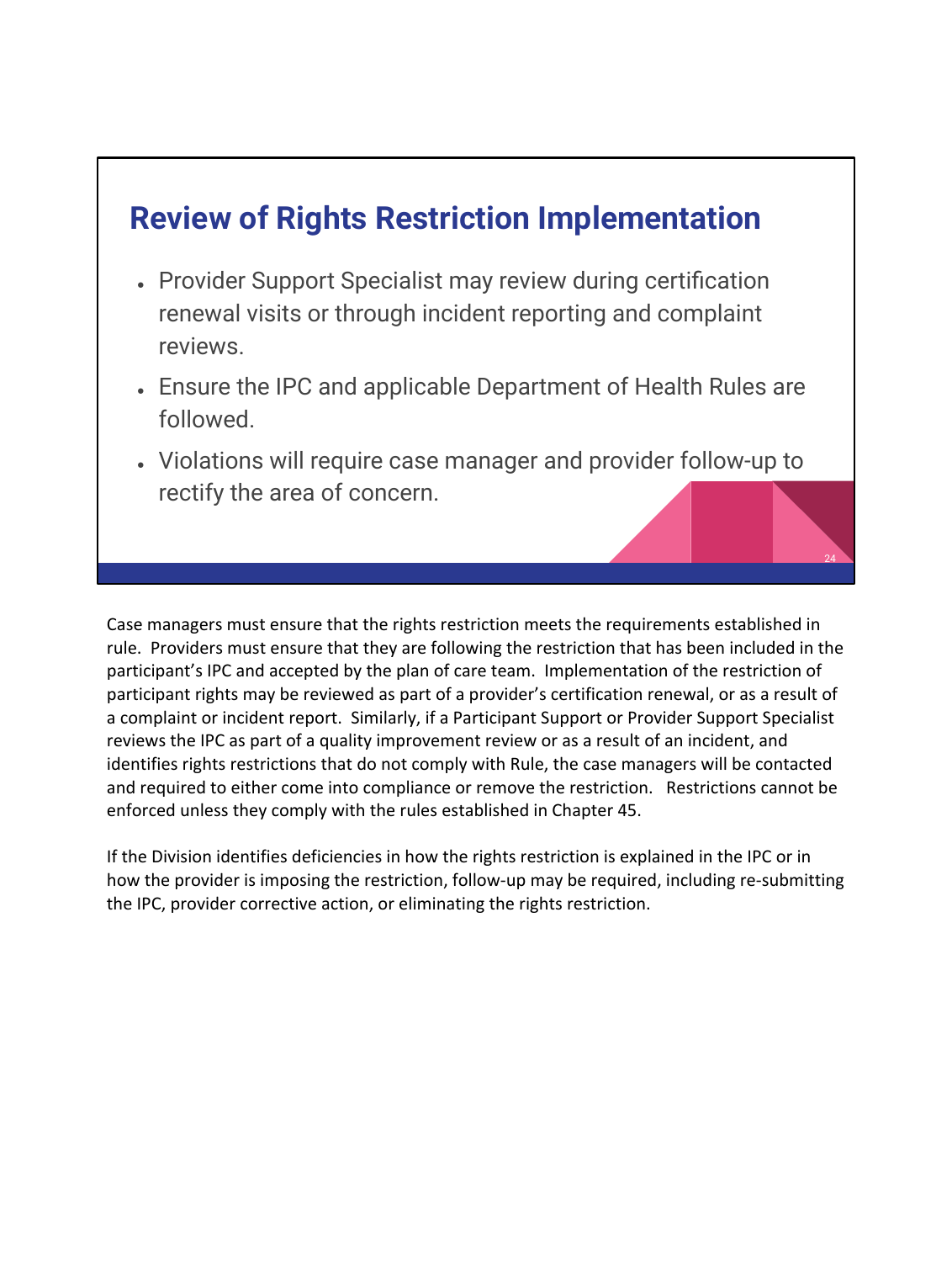## **Rights Screen**

- Changes have been made in EMWS
- Rights screen will look similar to the Rights Restriction Review Tool
- Effective September 15, 2020

The Division has made revisions to the Rights screen in EMWS to mirror the Rights Restriction Review Tool. These revisions will be released on September 15, 2020. As of this date, plan renewals and modifications will reflect the new format and all sections must be completed before submitting the plan or modification. This change will allow the IPC team and Division staff to easily see the reasons for a rights restriction, as well as how and when a provider can implement a rights restriction.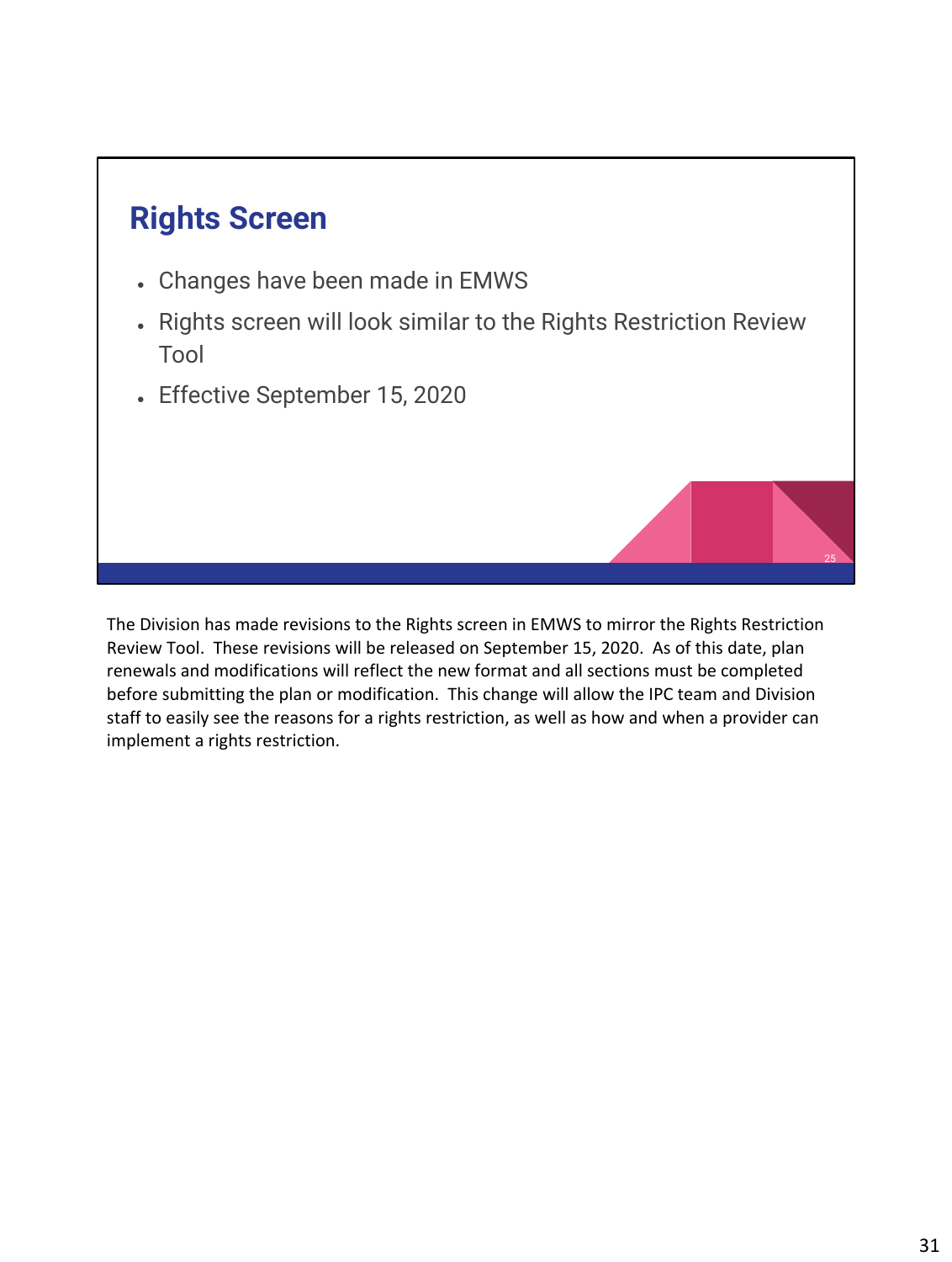| Freedom and support to access food at any time                                                                                                                                                                          |                                                                                                                                                                                                                                                                                                                                                                                                  |
|-------------------------------------------------------------------------------------------------------------------------------------------------------------------------------------------------------------------------|--------------------------------------------------------------------------------------------------------------------------------------------------------------------------------------------------------------------------------------------------------------------------------------------------------------------------------------------------------------------------------------------------|
| O Yes O No<br>Explain why the right is being restricted. Describe the assessed<br>health or safety need that necessitates the restriction.                                                                              | Explain and upload the document that authorizes someone<br>besides the participant to restrict the right. Upload any<br>supporting documentation for this right restriction: (protocols,<br>letters/ notes from medical professionals, data) Note:<br>Guardianship Orders must be current and reflect the guardian's<br>authority to restrict the specific right.<br>Choose Files No file chosen |
| When is the waiver provider expected to restrict the right?<br>Describe behaviors, times, places, etc. Describe how the provider<br>will ensure dignity and respect of the participant while restricting<br>this right. | How is the waiver provider expected to restrict the right?                                                                                                                                                                                                                                                                                                                                       |

The case manager is required to complete each of the eight boxes on the Rights screen, and include a document that authorizes someone besides the participant to restrict the right. Even if the document exists elsewhere in the IPC, it will need to be uploaded here as well. Each of the questions directly corresponds to a provision of Chapter 45, Section 4, and must be answered. This slide provides a visual of the first set of boxes. The remaining boxes appear on the following slide.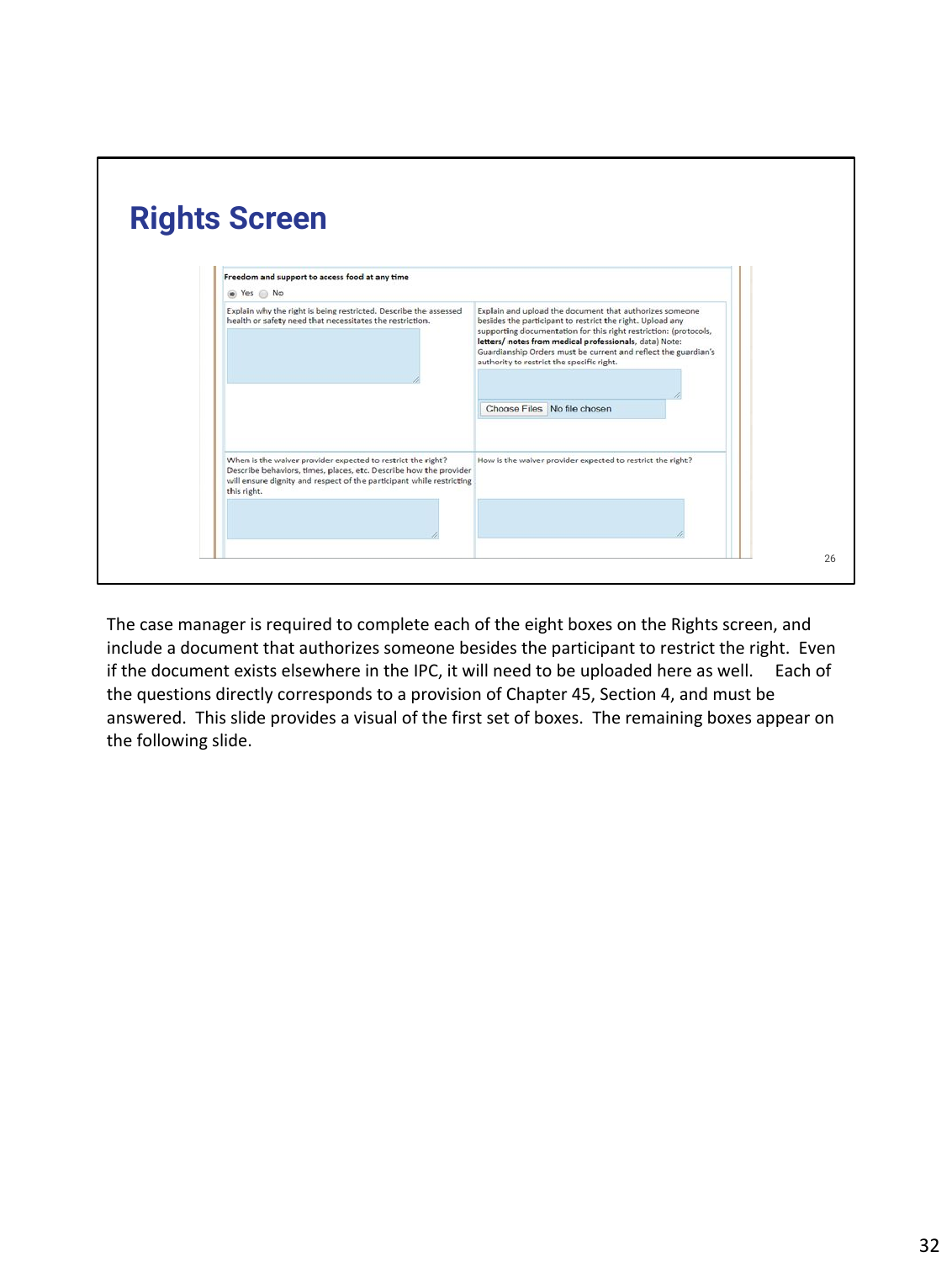| Prior to deciding on a rights restriction, describe any positive<br>interventions or alternatives to restricting the right that were<br>used. Explain what they were, how you collected information or<br>data showing they were unsuccessful and why they didn't work.<br>Note: not restricting the right previously is not sufficient<br>information. | What information/data is the provider required to collect to<br>ensure the restriction is working to address the health or safety<br>need? You must include the frequency of the collection; how<br>often the team will review the information; and how the team will<br>determine if the restriction is successful. |
|---------------------------------------------------------------------------------------------------------------------------------------------------------------------------------------------------------------------------------------------------------------------------------------------------------------------------------------------------------|----------------------------------------------------------------------------------------------------------------------------------------------------------------------------------------------------------------------------------------------------------------------------------------------------------------------|
| Describe how the restriction will be reviewed by the team, and<br>the team's plan for restoring the right.                                                                                                                                                                                                                                              | How was the participant's informed consent obtained for this<br>restriction to be added to the plan of care?                                                                                                                                                                                                         |
| Has the entire IPC team including the participant, providers, and<br>LAR agreed that this right restriction is necessary?<br>Yes @ No                                                                                                                                                                                                                   |                                                                                                                                                                                                                                                                                                                      |

For examples of how to complete each box, please refer to the IPC Guide. In addition to completing the eight boxes, the case manager must confirm that the IPC team has agreed to the rights restriction and believes that it is necessary to protect the health and safety of the participant.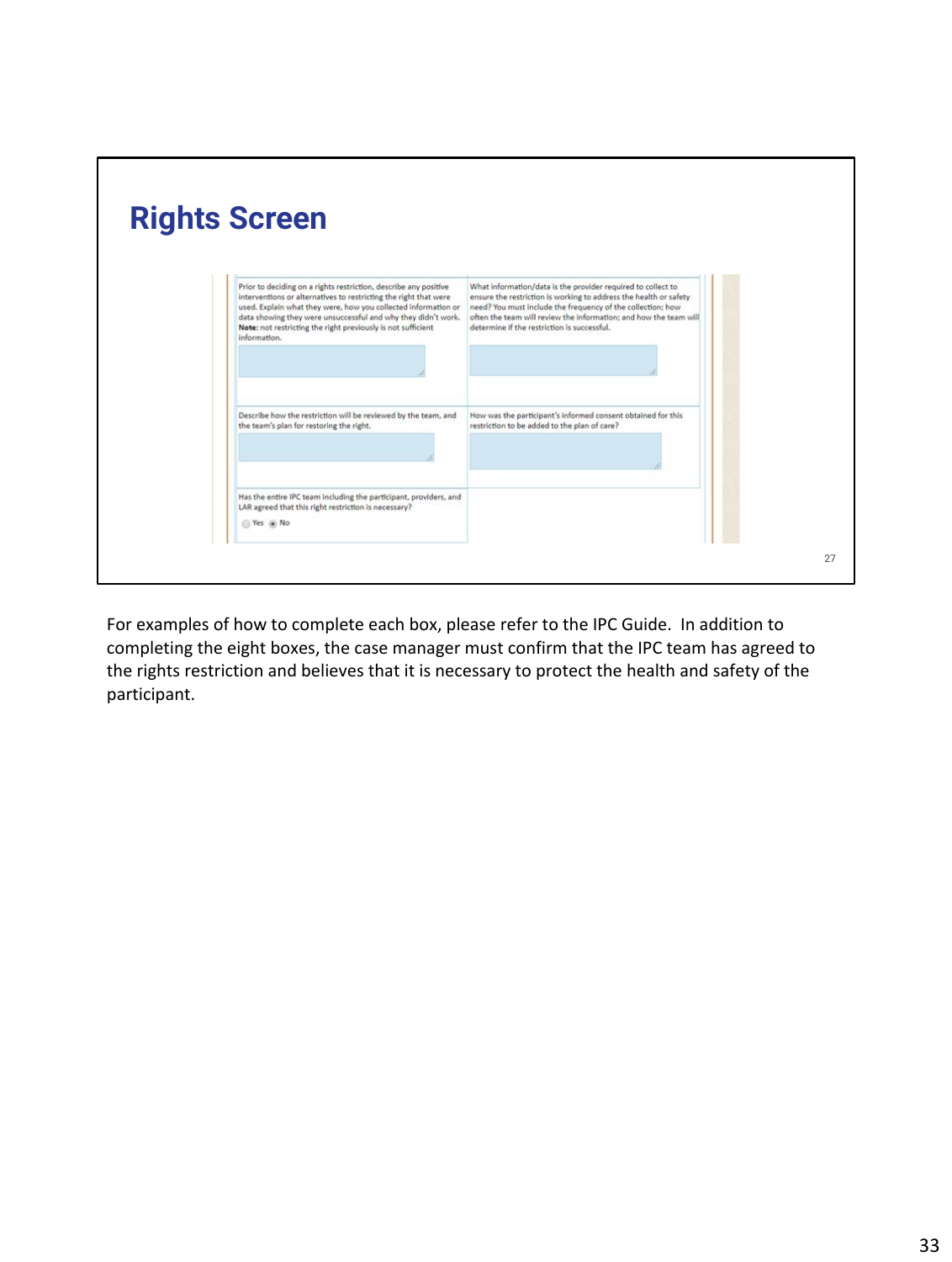## **Case Manager Responsibilities**

- When the team is considering a rights restriction, ask questions;
- Work with participant to lessen restrictions over time;
- Review and maintain documents; and
- . Voice concerns.

Case managers are responsible for training providers on the IPC. If a team determines that a rights restriction is necessary to protect a participant's health or safety, the case manager should be facilitating responses to team questions.

The Division has encouraged providers to ask questions at team meetings. Some of suggested questions that a case manager should be prepared to address include:

- What health or safety need has the team identified?
- What evidence proves that this is a need? (for example, critical incidents, what about a medical condition constitutes a need restriction)
- How is this restriction going to help meet that need?
- Is this for the good of the participant?
- Has the proper authorization been obtained?
- What can I do to ensure that this person has as much control over their own life as possible?
- Are there other strategies that the team can try rather than restricting this person's rights?
- What information is the team expecting providers to collect to show whether or not the restriction is working?
- What can the team do to ensure the end goal is full restoration of the participant's rights?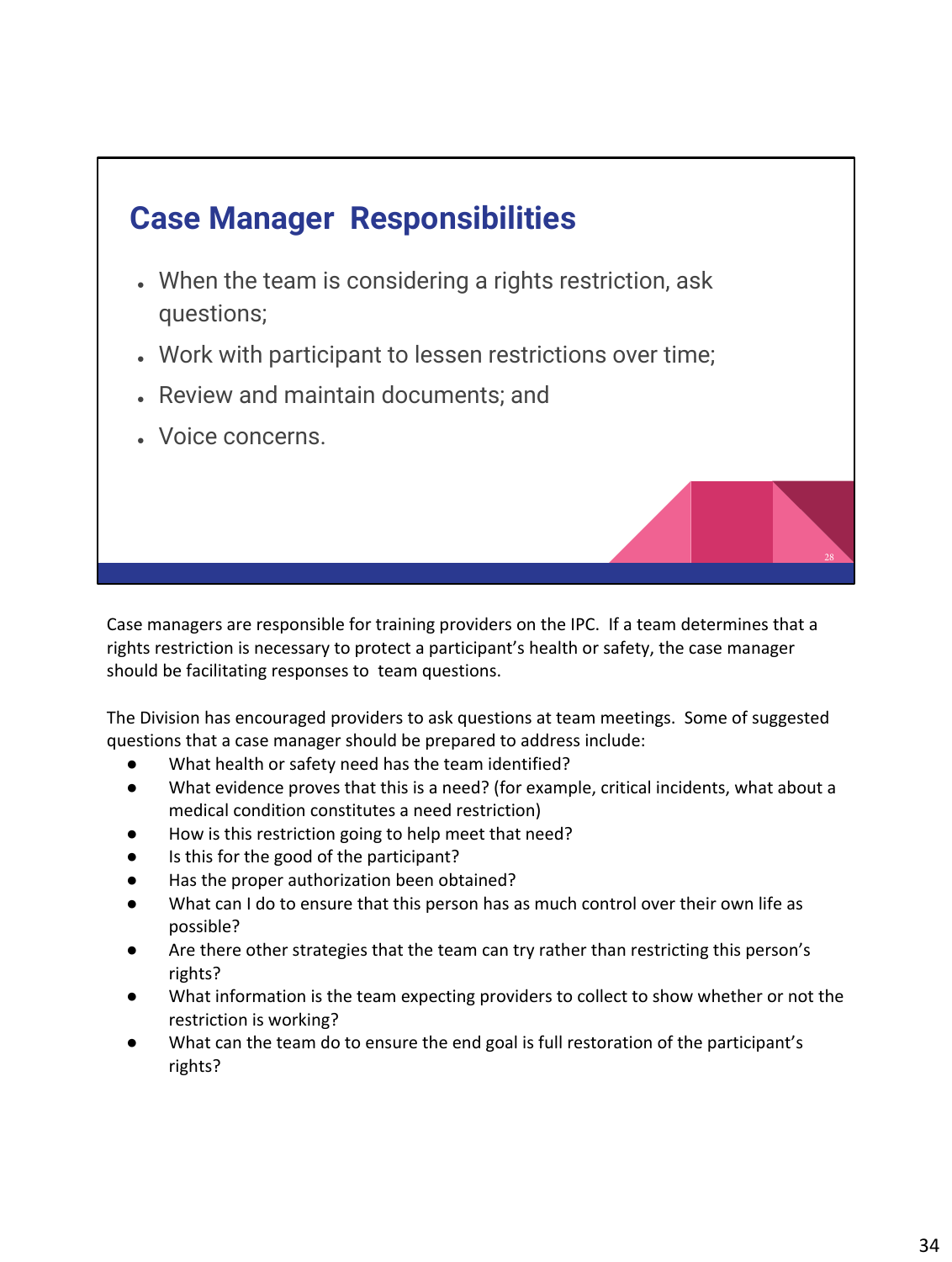You should be working with the participant to teach them skills, impart knowledge, and encourage behavior that is going to help them gain full restoration of their rights over time. The provider's job should not be to limit a participant's life, but to help the participant live the fullest life they can. The more rights the participant can exercise, the higher their quality of life will be.

If you have any concerns, it is your responsibility to voice them. You are part of a team that is charged with advocating for the participant, and it is your job to bring any concerns or solutions to the team for discussion.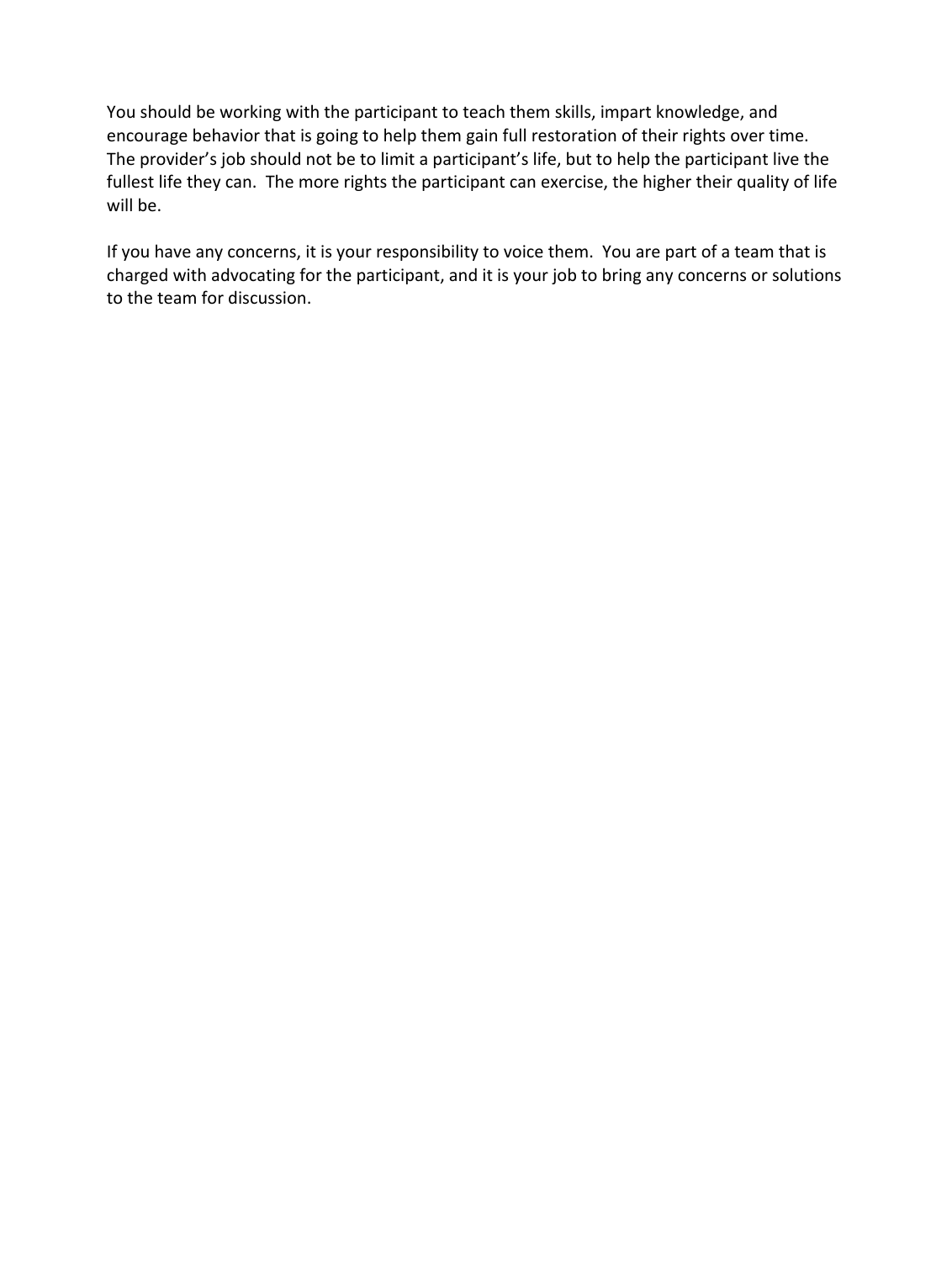

- 1. Participants of DD Waiver services have the same rights and responsibilities as other US Citizens.
- 2. A participant's rights should only be restricted as a last resort, and adhere to rules established in Chapter 45.
- 3. Case managers must ask questions of the IPC team, voice concerns, and work to lessen restrictions over time.
- 4. Providers cannot restrict a right if it is not specifically listed in the IPC.
- 5. Teams are encouraged to use the Rights Restriction Review Tool

29

Before you complete this training, we'd like to review some of the key takeaways:

- 1. Human rights ensure basic equality and humanity. They protect vulnerable populations from abuse, and encourage people to exercise their freedoms of speech and religion. They allow people to love whom they choose, and give people access to education. Participants of DD waiver services can enjoy and exercise their rights, and providers of waiver services are obligated to facilitate opportunities for them to do so.
- 2. There are circumstances in which a participant's rights can be limited, but rights restrictions should be imposed when a health or safety NEED is present. There may be other ways to address health or safety concerns without going straight to a rights restriction. If a rights restriction is imposed, the participant should be afforded every opportunity to be involved and have as much control as possible.
- 3. Case managers are obligated to ask questions, voice concerns, and work with teams to lessen restrictions over time. The provider's job should not be to limit a participant's life, but to help the participant live the fullest life they can. The more rights the participant can exercise, the better their life will be.
- 4. If a participant's rights are restricted, the plan of care team must discuss the points outlined in Slide 16, and the case manager must address this information in the IPC.
- 5. If a rights restriction is not listed in the IPC, providers cannot restrict the right.
- 6. The Rights Restriction Review Tool is available to help case managers and plan of care teams ensure that rights restrictions meet standards outlined in rule. Case managers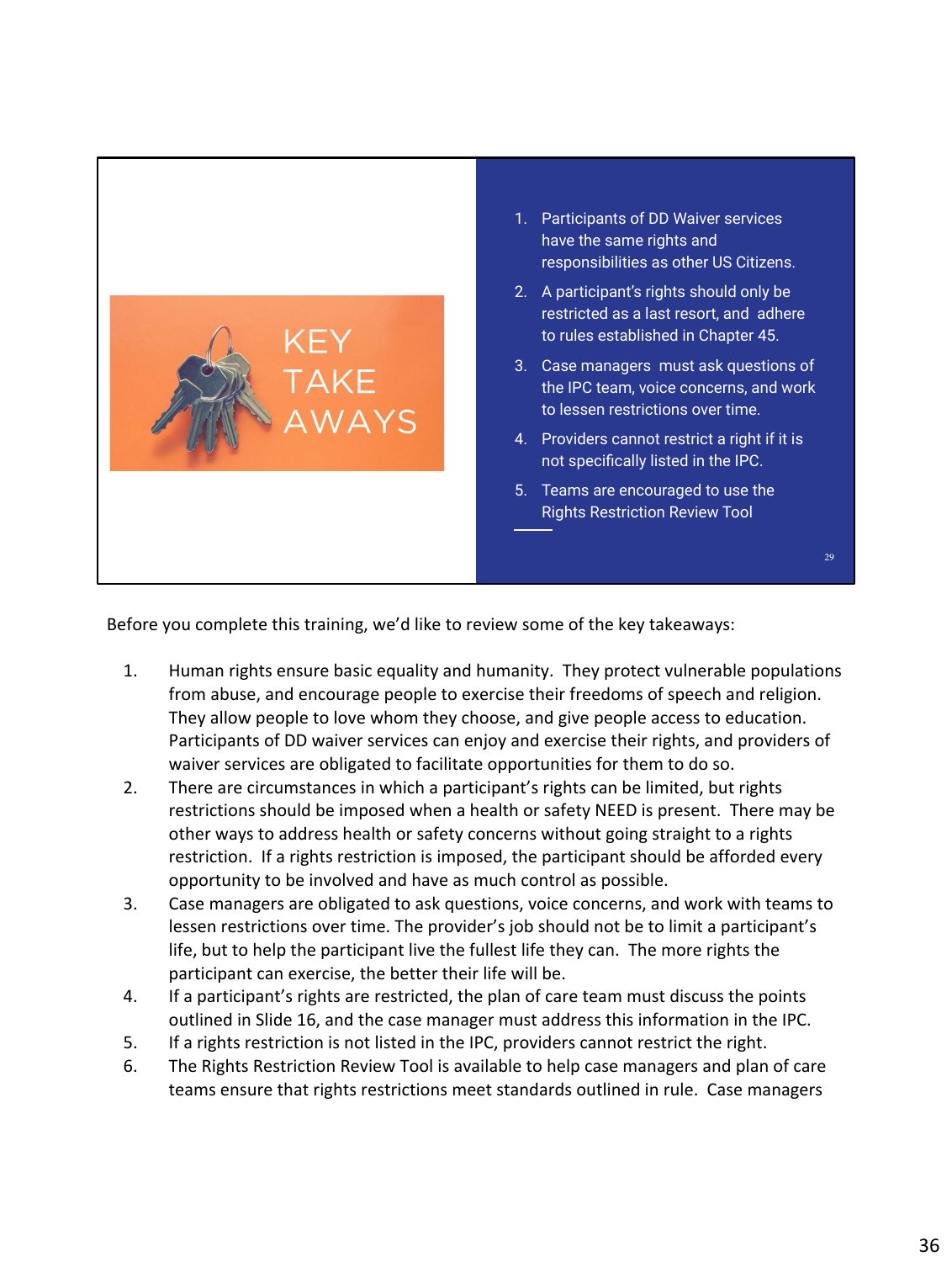1. should share the Tool with all members of the IPC team. The updated Rights screen will mirror the Tool effective September 15, 2020.